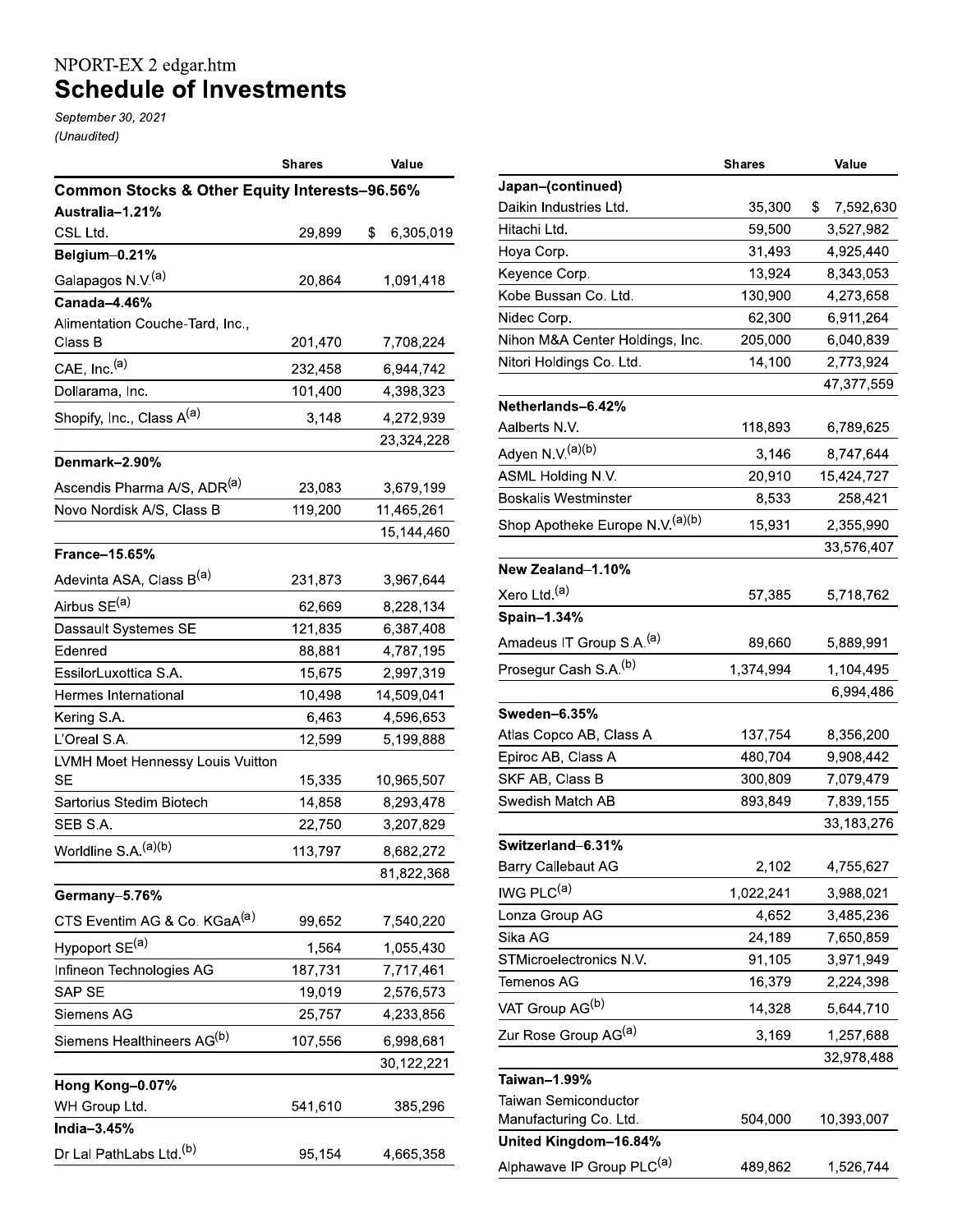| 395.899<br>Reliance Industries Ltd.      |         | 13,388,273<br>boohoo Group PLC <sup>(a)</sup> |                                         | 1,736,260 | 5,074,831  |
|------------------------------------------|---------|-----------------------------------------------|-----------------------------------------|-----------|------------|
|                                          |         | 18,053,631                                    | <b>Britvic PLC</b>                      | 429,635   | 5,138,304  |
| Ireland $-2.26\%$                        |         |                                               | Ceres Power Holdings PLC <sup>(a)</sup> | 190.646   | 2.763,886  |
| Flutter Entertainment PLC <sup>(a)</sup> | 60,112  | 11,800,689                                    | Compass Group PLC <sup>(a)</sup>        | 374.997   |            |
| Italy-1.63%                              |         |                                               |                                         |           | 7,672,555  |
| Davide Campari-Milano N.V.               | 606.402 | 8,536,355                                     | ConvaTec Group PLC <sup>(b)</sup>       | 1,033,195 | 3,006,557  |
| Japan-9.06 $%$                           |         |                                               | Electrocomponents PLC                   | 263,914   | 3,797,199  |
| Benefit One, Inc.                        | 63.300  | 2,988,769                                     | Entain PLC <sup>(a)</sup>               | 399.104   | 11,424,732 |
|                                          |         |                                               | Legal & General Group PLC               | 1.007.426 | 3.804.320  |

See accompanying notes which are an integral part of this schedule.

Invesco Oppenheimer V.I. International Growth Fund

|                                             | <b>Shares</b> | Value           |  |  |  |
|---------------------------------------------|---------------|-----------------|--|--|--|
| United Kingdom-(continued)                  |               |                 |  |  |  |
| London Stock Exchange Group                 |               |                 |  |  |  |
| PLC                                         | 78,332        | \$<br>7,825,955 |  |  |  |
| Melrose Industries PLC                      | 3,163,396     | 7,320,122       |  |  |  |
| Next PLC                                    | 94,330        | 10,344,820      |  |  |  |
| Ocado Group PLC <sup>(a)</sup>              | 376,878       | 8,382,275       |  |  |  |
| Rightmove PLC                               | 613,941       | 5,631,649       |  |  |  |
| Trainline PLC <sup>(a)(b)</sup>             | 913,349       | 4,318,692       |  |  |  |
|                                             |               | 88,032,641      |  |  |  |
| United States-9.55%                         |               |                 |  |  |  |
| Atlassian Corp. PLC, Class A <sup>(a)</sup> | 17,753        | 6.948.879       |  |  |  |
| EPAM Systems, Inc. <sup>(a)</sup>           | 20,978        | 11,967,530      |  |  |  |
| Ferguson PLC                                | 43,380        | 6,013,459       |  |  |  |
| James Hardie Industries PLC, CDI            | 279,482       | 10,024,718      |  |  |  |
| Medtronic PLC                               | 35,003        | 4,387,626       |  |  |  |
| ResMed, Inc.                                | 40,133        | 10,577,052      |  |  |  |
|                                             |               | 49,919,264      |  |  |  |
| Total Common Stocks & Other Equity          |               |                 |  |  |  |
| Interests (Cost \$269,788,533)              |               | 504,759,575     |  |  |  |

|                                                                           | <b>Shares</b> | Value |             |
|---------------------------------------------------------------------------|---------------|-------|-------------|
| Preferred Stocks–0.00%                                                    |               |       |             |
| India–0.00%                                                               |               |       |             |
| Zee Entertainment Enterprises<br>Ltd., 6.00%, Pfd.                        |               |       |             |
| (Cost \$0)                                                                | 599,541       | \$    | 16,558      |
| Money Market Funds–3.17%                                                  |               |       |             |
| <b>Invesco Government &amp; Agency</b><br>Portfolio, Institutional Class, |               |       |             |
| $0.03\%$ <sup>(c)(d)</sup>                                                | 5,820,469     |       | 5,820,469   |
| Invesco Liquid Assets Portfolio,                                          |               |       |             |
| Institutional Class, 0.01% <sup>(c)(d)</sup>                              | 4,077,104     |       | 4,078,735   |
| Invesco Treasury Portfolio,                                               |               |       |             |
| Institutional Class, 0.01% <sup>(c)(d)</sup>                              | 6,651,965     |       | 6,651,965   |
| Total Money Market Funds (Cost                                            |               |       |             |
| \$16,551,169)                                                             |               |       | 16,551,169  |
| TOTAL INVESTMENTS IN SECURITIES-                                          |               |       |             |
| 99.73% (Cost \$286,339,702)                                               |               |       | 521,327,302 |
| OTHER ASSETS LESS LIABILITIES-                                            |               |       |             |
| 0.27%                                                                     |               |       | 1.434.956   |

\$522,762,258

Investment Abbreviations:

ADR - American Depositary Receipt

CDI - CREST Depository Interest

Pfd. - Preferred

Notes to Schedule of Investments:

(a) Non-income producing security.

(b) Security purchased or received in a transaction exempt from registration under the Securities Act of 1933, as amended (the "1933 Act"). The security may be resold pursuant to an exemption from registration under the 1933 Act, typically to qualified institutional buyers. The aggregate value of these securities at September 30, 2021 was \$45,524,399, which represented 8.71% of the Fund's Net Assets.

**NET ASSETS-100.00%** 

(c) Affiliated issuer. The issuer and/or the Fund is a wholly-owned subsidiary of Invesco Ltd., or is affiliated by having an investment adviser that is under common control of Invesco Ltd. The table below shows the Fund's transactions in, and earnings from, its investments in affiliates for the nine months ended September 30, 2021.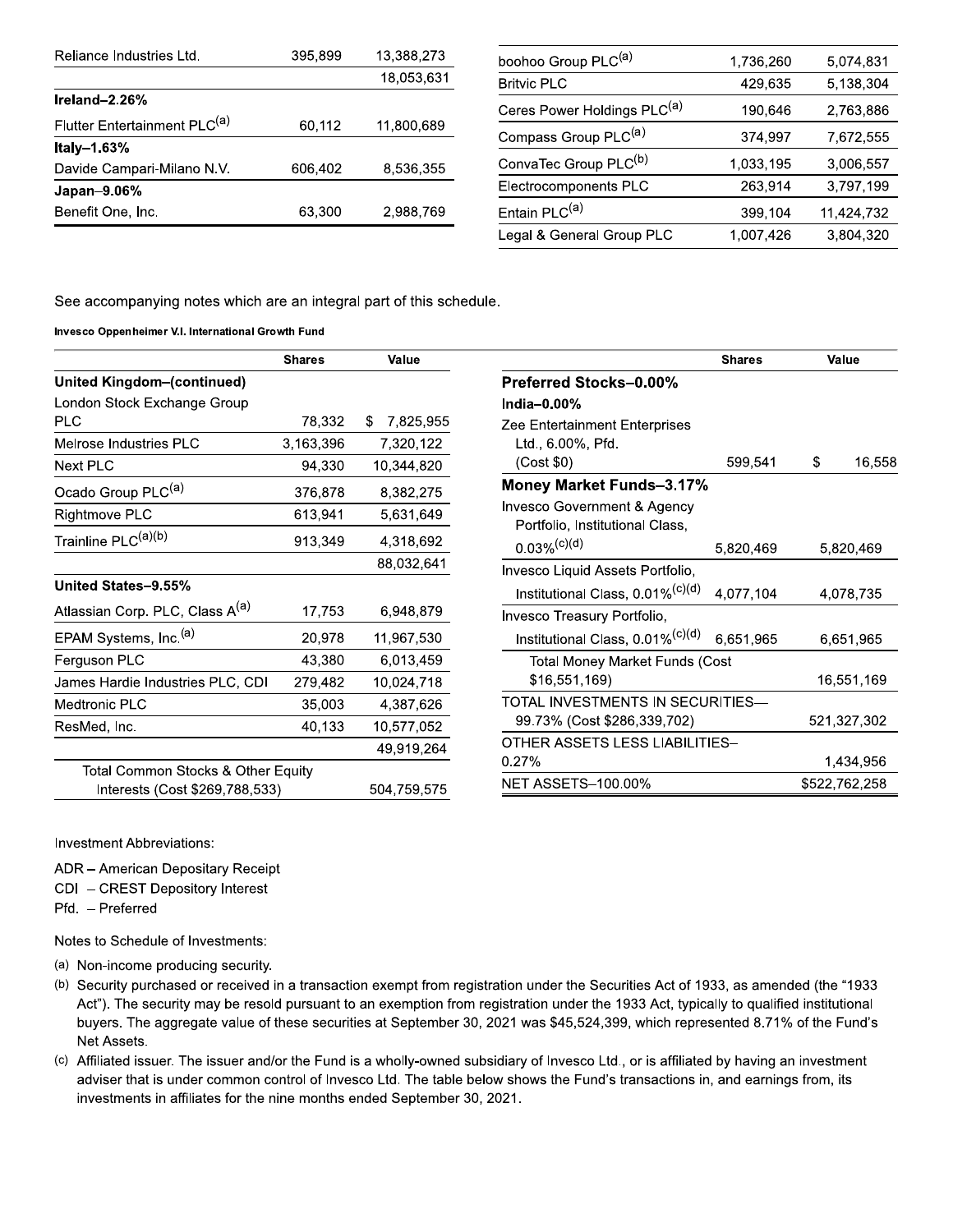|                                                                                                            | Value<br><b>December</b><br>31, 2020 | <b>Purchases</b><br>at Cost | <b>Proceeds</b><br>from Sales | Change in<br><b>Unrealized</b><br>Appreciation | <b>Realized</b><br>Gain  | Value<br>September<br>30, 2021 | <b>Dividend</b><br>Income |
|------------------------------------------------------------------------------------------------------------|--------------------------------------|-----------------------------|-------------------------------|------------------------------------------------|--------------------------|--------------------------------|---------------------------|
| Investments<br>in Affiliated<br><b>Money</b><br><b>Market</b><br>Funds:                                    |                                      |                             |                               |                                                |                          |                                |                           |
| Invesco<br>Government<br>& Agency<br>Portfolio,<br>Institutional<br>Class                                  | \$3,150,830                          | \$32,060,799                | \$(29,391,160)                | \$<br>$\overline{\phantom{a}}$                 | $$ -$                    | \$5,820,469                    | \$827                     |
| Invesco Liquid<br>Assets<br>Portfolio,<br>Institutional<br>Class                                           | 2,250,059                            | 22,900,571                  | (21, 072, 119)                | 143                                            | 81                       | 4,078,735                      | 343                       |
| Invesco<br>Treasury<br>Portfolio,<br>Institutional<br>Class                                                | 3,600,948                            | 36,640,913                  | (33,589,896)                  | $\blacksquare$                                 |                          | 6,651,965                      | 356                       |
| <b>Investments</b><br><b>Purchased</b><br>with Cash<br>Collateral<br>from<br><b>Securities on</b><br>Loan: |                                      |                             |                               |                                                |                          |                                |                           |
| Invesco<br>Private<br>Government<br>Fund                                                                   | $\overline{\phantom{a}}$             | 1,167,080                   | (1, 167, 080)                 | $\overline{\phantom{a}}$                       | $\overline{\phantom{a}}$ | $\overline{\phantom{a}}$       | $3^{\star}$               |
| Invesco<br><b>Private Prime</b><br>Fund                                                                    |                                      | 2,075,824                   | (2,075,824)                   |                                                |                          |                                | $76*$                     |
| Total                                                                                                      | \$9,001,837                          | \$94,845,187                | \$(87,296,079)                | \$143                                          | \$81                     | \$16,551,169                   | \$1,605                   |

 $\star$ Represents the income earned on the investment of cash collateral. Does not include rebates and fees paid to lending agent or premiums received from borrowers, if any.

(d) The rate shown is the 7-day SEC standardized yield as of September 30, 2021.

The valuation policy and a listing of other significant accounting policies are available in the most recent shareholder report.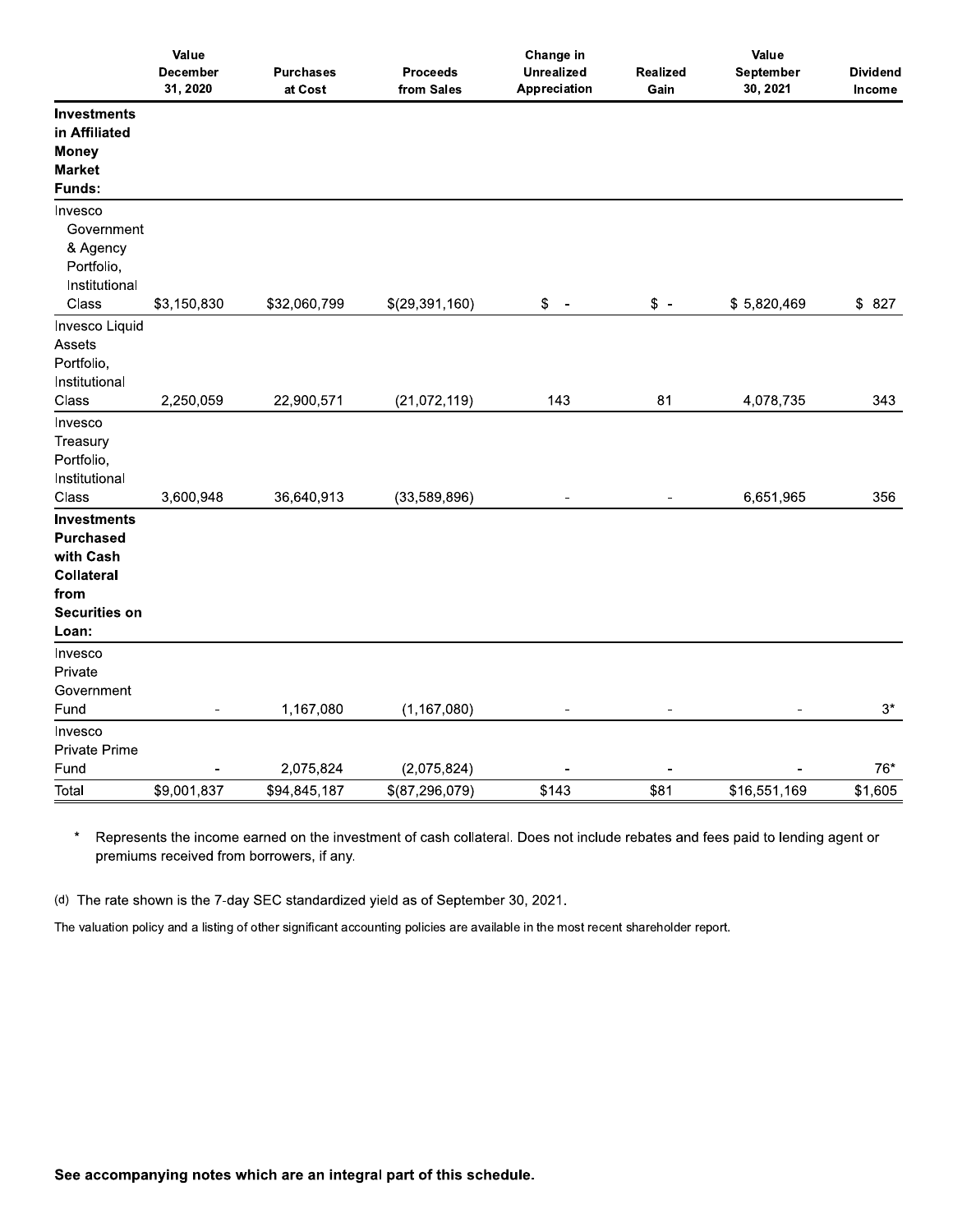## Notes to Quarterly Schedule of Portfollo Holdings

(Unaudited)

## $\overline{\mathsf{NULL}}$  1—Additional valuation information

Invesco Oppenheimer V.I. Internation<br>
September 30, 2021<br>
(Unaudited)<br>
NOTE 1—Additional Valuation<br>
Generally Accepted Accountin<br>
transfer a liability in an orderly<br>
GAAP establishes a hierarchy Generally Accepted Accounting Principles ("GAAP") defines fair value as the price that would be received to sell an asset or paid to transfer a liability in an orderly transaction between market participants at the measurement date, under current market conditions. GAAP establishes a hierarchy that prioritizes the inputs to valuation methods, giving the highest priority to readily available unadjusted quoted prices in an active market for identical assets (Level 1) and the lowest priority to significant unobservable inputs (Level 3), generally when market prices are not readily available or are unreliable. Based on the valuation inputs, the securities or other investments are tiered into one of three levels. Changes in valuation methods may result in transfers in or out of an investment's assigned level:

- Level 1 Prices are determined using quoted prices in an active market for identical assets.
- Level 2 Prices are determined using other significant observable inputs. Observable inputs are inputs that other market participants may use in pricing a security. These may include quoted prices for similar securities, interest rates, prepayment speeds, credit risk, yield curves, loss severities, default rates, discount rates, volatilities and others.
- Level 3 Prices are determined using significant unobservable inputs. In situations where quoted prices or observable inputs are unavailable (for example, when there is little or no market activity for an investment at the end of the period), unobservable inputs may be used. Unobservable inputs reflect the Fund's own assumptions about the factors market participants would use in determining fair value of the securities or instruments and would be based on the best available information.

The following is a summary of the tiered valuation input levels, as of September 30, 2021. The level assigned to the securities valuations may not be an indication of the risk or liquidity associated with investing in those securities. Because of the inherent uncertainties of valuation, the values reflected in the financial statements may materially differ from the value received upon actual sale of those investments.

|                                  |              |                    | Level         |                 |
|----------------------------------|--------------|--------------------|---------------|-----------------|
|                                  | Level 1      | Level <sub>2</sub> | 3             | <b>Total</b>    |
| <b>Investments in Securities</b> |              |                    |               |                 |
| Australia                        | \$           | \$<br>6,305,019    | $\frac{2}{3}$ | 6,305,019<br>\$ |
| Belgium                          | 1,091,418    |                    |               | 1,091,418       |
| Canada                           | 23,324,228   |                    |               | 23,324,228      |
| Denmark                          | 3,679,199    | 11,465,261         |               | 15,144,460      |
| France                           |              | 81,822,368         |               | 81,822,368      |
| Germany                          |              | 30,122,221         |               | 30,122,221      |
| Hong Kong                        |              | 385,296            |               | 385,296         |
| India                            | 16,558       | 18,053,631         |               | 18,070,189      |
| Ireland                          |              | 11,800,689         |               | 11,800,689      |
| Italy                            |              | 8,536,355          |               | 8,536,355       |
| Japan                            |              | 47,377,559         |               | 47,377,559      |
| Netherlands                      |              | 33,576,407         |               | 33,576,407      |
| New Zealand                      |              | 5,718,762          |               | 5,718,762       |
| Spain                            |              | 6,994,486          |               | 6,994,486       |
| Sweden                           |              | 33,183,276         |               | 33,183,276      |
| Switzerland                      |              | 32,978,488         |               | 32,978,488      |
| Taiwan                           |              | 10,393,007         |               | 10,393,007      |
| United Kingdom                   |              | 88,032,641         |               | 88,032,641      |
| <b>United States</b>             | 33,881,087   | 16,038,177         |               | 49,919,264      |
| Money Market Funds               | 16,551,169   |                    |               | 16,551,169      |
| <b>Total Investments</b>         | \$78,543,659 | \$442,783,643      | $\frac{2}{3}$ | \$521,327,302   |